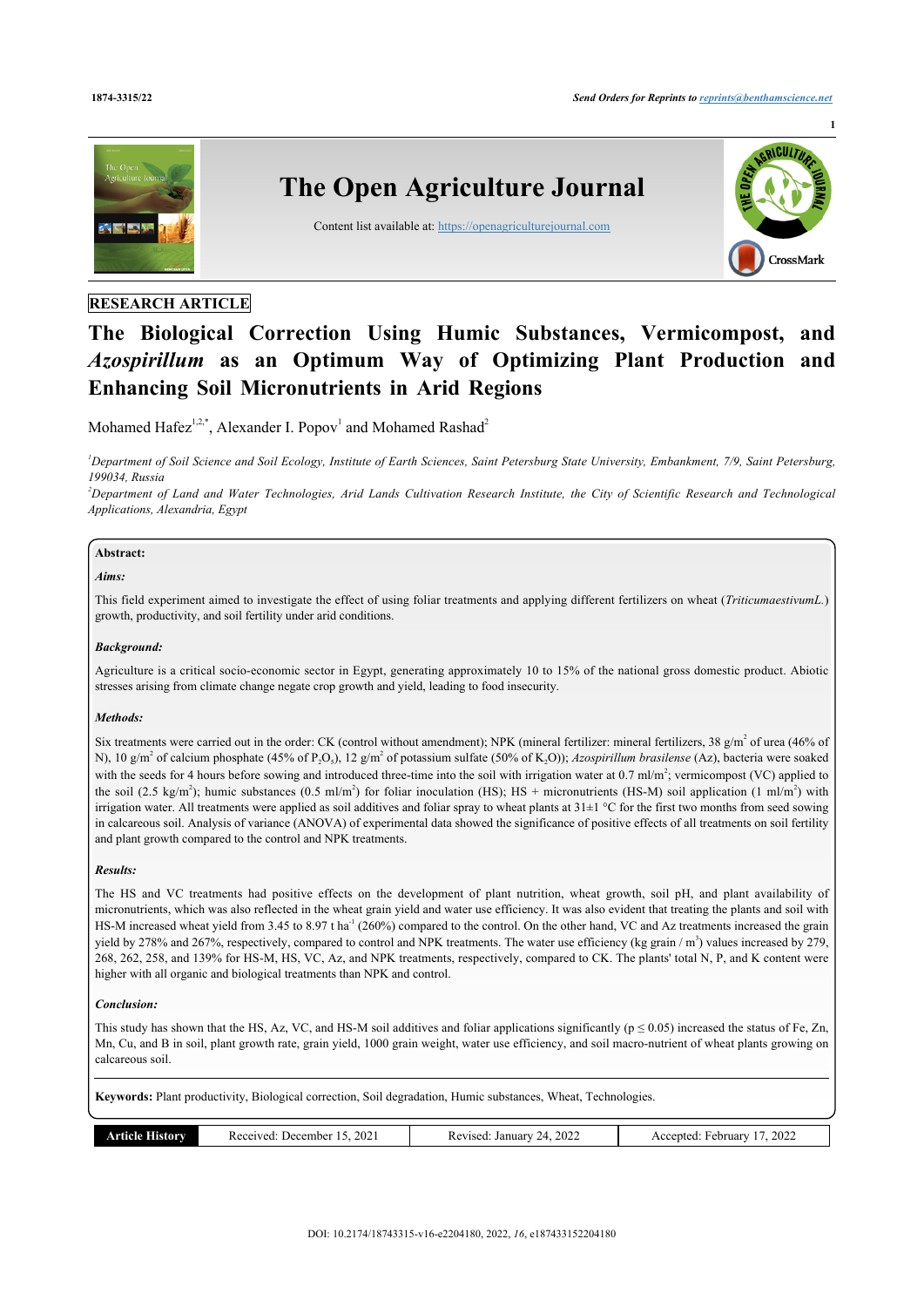# **1. INTRODUCTION**

The world's population is growing alarming, implying that food supplies must be raised through sustainable agriculture to satisfy the rising demand. At about 7 billion, the world population will grow to 10 billion or more during the next 50 years. The intensive input of agrochemicals and mineral fertilizers is used to help degenerate soil organic matter and increase land degradation. These detrimental effects can be at least to some extent reduced by a range of physical, chemical, and biological remedies (Scheme **[1](#page-5-0)**) [\[1,](#page-8-0) [2](#page-8-1)]. Physical correction is understood as a system of agrotechnical, agroameliorative, irrigation, and drainage measures to create and maintain clear water, thermal, and air regimes for cultivated plants and the biological activity of soils. This type of correction is the most important component of regulating the plant production process; historically, it is the second evolutionary path of crop production [[1](#page-8-0)].

Chemical corrections to improve crop productivity are a set of measures associated with chemical materials, such as replenishing nitrogen and other mineral nutrient reserves in the soil, foliar feeding of plants with macro-and microelement compounds, regulating acid and salt regimes of soils, and using chemical plant protection products (Scheme**1**). Chemical correction can be said to be fully applied in industrial agriculture. This correction method is mainly concerned with gaining gross crop production (often without regard for quality). It disregards natural laws, resulting in plants and soilforming an integrated and interdependent trophic system under natural conditions. It should be emphasized that plants are adequately resistant to different detrimental impacts in natural soil-plant systems [[2](#page-8-1)].

Agricultural practices, like precision farming, focus on precise machinery movement within and between site-specific crop management in the field, such as assisted by global position systems. The correct agricultural systems can also reduce the overlapping of agricultural applications, thus helping to lower the input of energy, water, organic matter, and agro-chemicals in intensive crop production systems [\[3,](#page-8-2) [4\]](#page-8-3). The imbalance of trophic elements in industrialized agroecosystems, such as produced by the systematic use of mineral fertilizers, is one of the main reasons for various disturbances in the agroecosystems and the biosphere [\[5,](#page-8-4) [6\]](#page-8-5). The ongoing chemical impact of agriculture combined with repeated soil treatment, without respect to the nature of soil as a living, organic part of the ecosystem, practically follows the inert substrate paradigm of mineral fertigation systems. Therefore, this way of managing the production process of cultivated plants is a dead end[[7](#page-8-6)]. One of the effective approaches to managing the production process and plant

protection is seen in biological correction (Scheme **[1](#page-5-0)**). This is because the combination of methods of directed influence on plant biology further increases the yield of cultivated plants with an improvement in the quality of the products obtained and increases plants' tolerance to biotic and abiotic stresses [[7](#page-8-6), [8\]](#page-8-7). This type of influence on plant growth and development is the third evolutionary path of plant production.

In the present study, we investigated the applications of plant growth-promoting rhizobacteria (PGPR) and humic substances (HS) as a natural additive to plant and soil systems.

The application of PGPR has improved growth and yield parameters with extensive root growth, facilitating water and mineral nutrients[[9](#page-8-8)]. Similar effects of *Azospirillum* were recorded against salinity in wheat seedlings with relatively higher water content [\[10](#page-8-9), [11](#page-8-10)], which could be due to various physiological changes induced by the colonizing bacteria. *Azospirillum* bacteria are regarded as plant growth-promoting rhizobacteria, which strongly enhance nitrogen fixation, plant growth, and the fertility of soils [\[12\]](#page-8-11). Therefore, organic and biological ameliorants can improve soil properties in saltaffected soils, and they are crucial to ensure farmers' income, particularly in arid regions. They are regarded as applicable practices, which may help to obtain greater sustainability of the agroecosystems.

One of the effective and economically justified biological correction methods, which makes it possible to compensate to some extent for humus in agricultural soils, is the foliar treatment with humic compounds that may also have beneficial effects on plant growth. Nevertheless, soil microorganisms and humic compounds have functions in soils, which foliar treatment cannot replace with humic compounds [\[7,](#page-8-6) [13,](#page-8-12) [14](#page-8-13)]. HS are the key components of soil, water, and sediment organic matter. They can be chemically represented as a series of complex organic molecules of relatively low molecular mass forming dynamic associations stabilized by nanometer-scale hydrophobic interactions and hydrogen bonds [\[15](#page-8-14)]. Once inside plants, humic substances can accelerate the turnover of nutrients in plants, causing induction of gene expression, optimizing respiration, photosynthesis, the ratio of organic and inorganic anions, and biosynthesis, and synthesizing phytoncides and phytoalexins in plants [[16,](#page-8-15) [17\]](#page-8-16). They increase plant resistance to biotic and abiotic stress [\[1\]](#page-8-0), improving seeds germination and germination energy [\[18](#page-8-17)]. As a result, foliar treatment with humic preparations and *Azospirillum* contributes to ensuring the high biological productivity of crops and increasing their resistance to adverse climatic influences [[19](#page-8-18)]. The objectives of the present study include (1)- Investigating the effect of using foliar treatments and applying different soilplant fertilizers on wheat growth, productivity, and soil fertility under arid conditions, (2)- Increasing the wheat grain yield in arid regions, (3)- Improving micronutrient availability in calcareous soil, and (4)- More efficient use and decreased input of chemical fertilizers by using biological correction systems.

<span id="page-1-0"></span><sup>\*</sup> Address correspondence to this author at the Department of Land and Water Technologies, Arid Lands Cultivation Research Institute, the City of Scientific Research and Technological Applications, New Borg El-Arab, 21934, Alexandria, Egypt; E-mail: [mhafez290@yahoo.com](mailto:mhafez290@yahoo.com)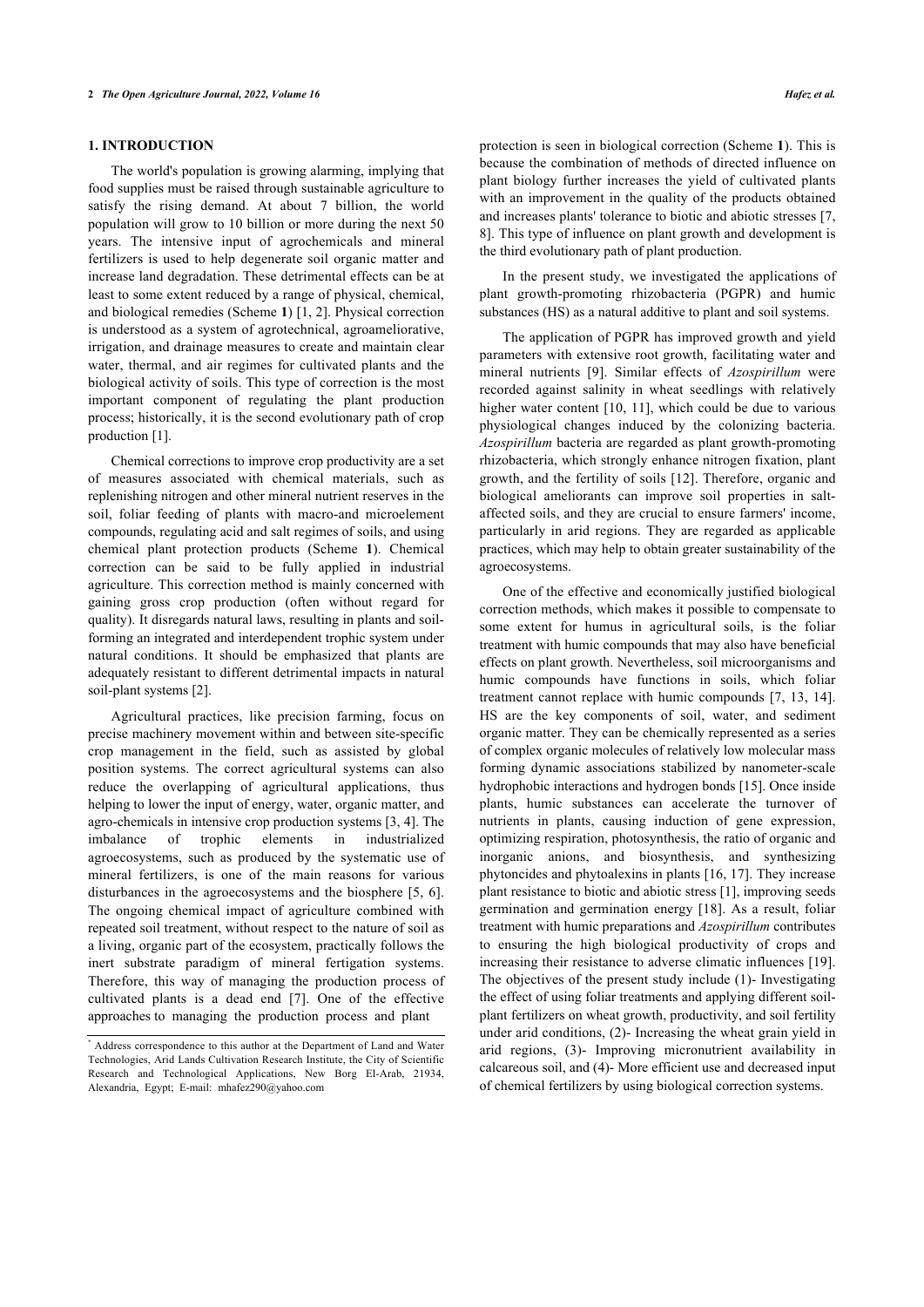

**Scheme (1).** Physical, chemical, and biological effects on plant growth and development.

# **2. MATERIALS AND METHODS**

#### **2.1. Location and soil properties**

The study area was located in the arid regions  $(30^{\circ} 53^{\circ})$ 33.17 "N 29° 22' 46.43"E), the North-Western part of Egypt. The study site has a dry climate, hot summers, and semi-cool and semi-wet winters. The mean annual temperature was 19.3 °C from 2019 to 2020, ranging from 14.0 °C to 24.6 °C, and the mean annual precipitation was 128.2 mm [[20\]](#page-9-0). The soil has a sandy clay loam texture and can be classified as calcareous soil [[21\]](#page-9-1). The soil samples were sieved with a 2 mm mesh size before analyses were undertaken. The physical, chemical, and biological properties of the main soil (0- 20 cm depth) are summarized in the following Table **[1](#page-2-0)**.

<span id="page-2-0"></span>

| Table 1. The physical, chemical, and biological properties of the soil before organic and biological treatments. |  |  |  |  |
|------------------------------------------------------------------------------------------------------------------|--|--|--|--|
|------------------------------------------------------------------------------------------------------------------|--|--|--|--|

| Soil characterization                                   | <b>Calcareous Soil</b> |
|---------------------------------------------------------|------------------------|
| pH (soil: water, $1:2.5$ w:v)                           | $8.34 \pm 0.057$       |
| EC $(dS/m, 1:5 w.v)$                                    | $3.86 \pm 0.12$        |
| Total N $(g kg-1)$                                      | $0.30 \pm 0.05$        |
| $NO3-N$ (mg kg <sup>-1</sup> )                          | $24.5 \pm 0.73$        |
| $NH_4-N$ (mg kg <sup>-1</sup> )                         | $1.20 \pm 0.17$        |
| Available P (mg kg <sup>-1</sup> )                      | $4.20 \pm 0.28$        |
| Available K $(mg kg-1)$                                 | $320.2 \pm 50.1$       |
| Sand $(\% )$                                            | 64.1                   |
| Silt $(\%)$                                             | 15.2                   |
| Clay $(\% )$                                            | 20.7                   |
| Texture                                                 | Sandy Clay Loam        |
| Micronutrients, DTPA-Extractable (mg kg <sup>-1</sup> ) |                        |
| Fe                                                      | $4.10 \pm 0.18$        |
| Zn                                                      | $1.43 \pm 0.09$        |
| Mn                                                      | $3.49 \pm 0.22$        |
| Cu                                                      | $0.61 \pm 0.05$        |
| B                                                       | $0.30 \pm 0.02$        |
| Dehydrogenase (µg TPF ml <sup>-1</sup> )                | $234 \pm 29.2$         |
| Urease $(mgNH3-Hg-1h-1)$                                | 66±4.21                |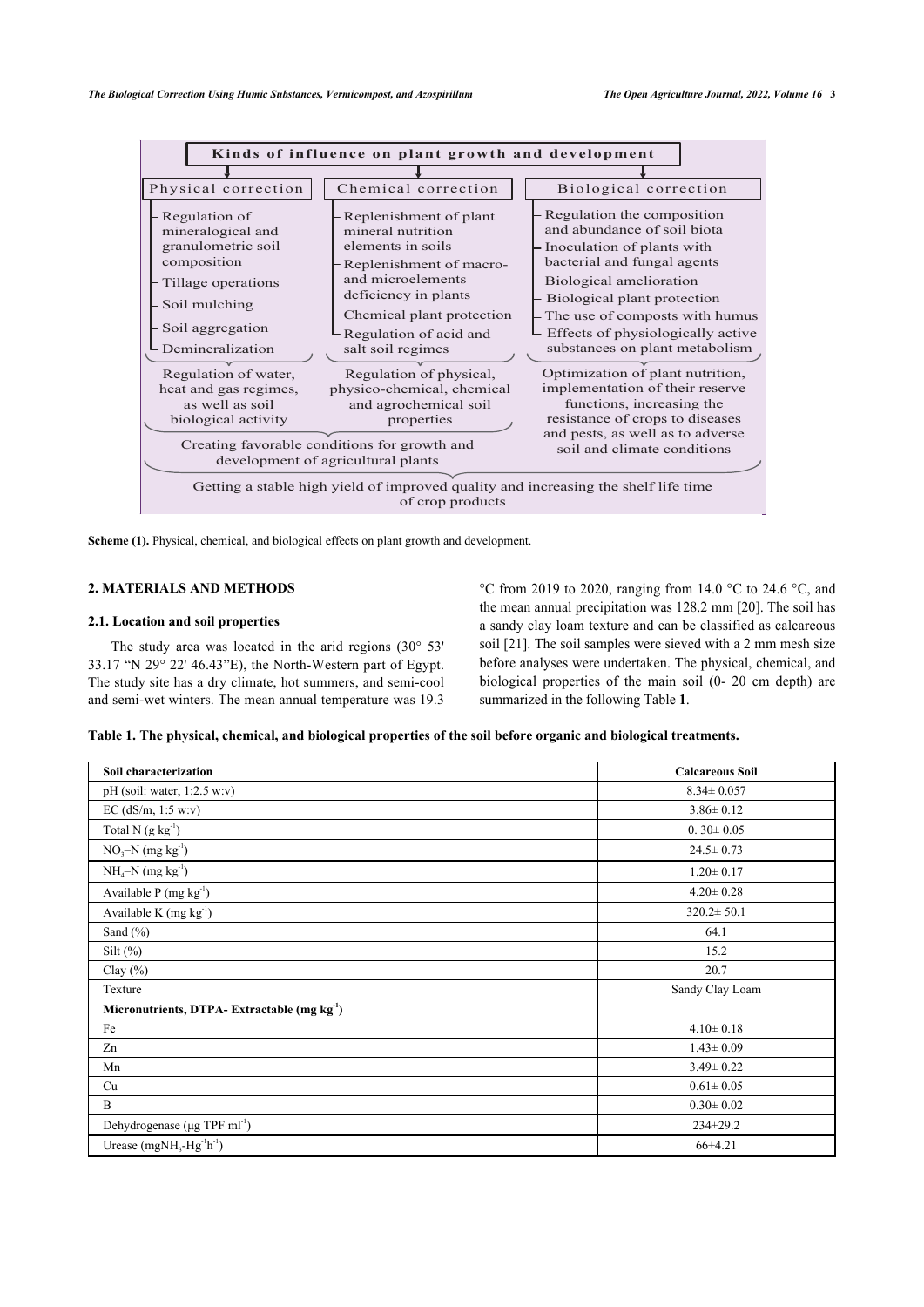#### **2.2. Preparation and Description of Amendments**

#### *2.2.1. Biological Amendments*

As a microbial treatment, *Azospirillum brasilense* (Az) inoculum formulation was applied to work as a plant growthpromoting rhizobacterium. Az was grown in LB medium (10g L<sup>-1</sup>triptone, 5g L<sup>-1</sup>NaCl, 10g L<sup>-1</sup> yeast extract) for 4 days under continuous shaking at 30°C[[22\]](#page-9-2). The bacteria were then centrifuged for 15 minutes at 180 rpm and washed four times with a sterile solution (NaCl 0.85% w/v). After that, the *Azospirillum* bacteria were ready for injection into the seeds and soil. The inoculant was prepared by diluting 200 ml of bacterial suspension in 800 ml of distilled water at pH 7.0 to produce a final concentration of 20 mg C  $L^{-1}$  and a final bacterial concentration of  $5 \times 10^8$  cells ml<sup>-1</sup>.

## *2.2.2. Vermicomposting*

Vermicompost was obtained from a red wiggler /ENC mix worm farm in Alexandria, Egypt. It was produced as a byproduct from the beer industry residues (spent grain) by brandling worm red wiggler  $(1500 \text{ worms m}^2)$ . The chemical prope[rti](#page-3-0)es of the spent grain and vermicompost are shown in Table **2**.

# *2.2.3. Soluble Humic Substance Extraction*

Soluble-humic substances were extracted from vermicompost, produced as described in 2.2.2 with 0.1 M NaOH in a 1:20 solid-liquid (w:v). The extraction samples were shaken at 2000 rpm for 4 hours and left overnight. The supernatant was centrifuged at 5000 rpm and filtered through a

Whatman no. 42 filter paper to show the Az production's humate. The HS characteristics were characterized as indicated in Table **[2](#page-3-0)**.

# *2.2.4. Micronutrient's Preparation*

The micronutrients were prepared with 1.64% (Fe-EDTA) solution (4.0 mL), and KOH (4.5 g) was mixed with one liter of the micronutrient solution containing  $CuSO<sub>4</sub>$  (0.4 g),  $ZnSO_4$ ·7H<sub>2</sub>O (0.12 g), H<sub>3</sub>BO<sub>3</sub> (1.4 g), Na<sub>2</sub>MoO<sub>4</sub>·2H<sub>2</sub>O (1.0 g), and  $MnSO_4$  H<sub>2</sub>O (1.5 g). The pH of the solution was adjusted to 5.8.

# **2.3. Field Experimental Setup**

#### *2.3.1. Plant-soil Treatment and Application Rates*

The field experiment included six treatments comprising CK (control without amendment); mineral fertilizers (NPK), (38 g/m<sup>2</sup> of urea (46%); 10 g/m<sup>2</sup> of calcium phosphate (45%); 12 g/m<sup>2</sup> of potassium sulfate (50%)); *Azospirillum sp.* (Az), a cultivated suspension of plant growth-promoting rhizobacteria seeds, soaked in the suspension for 4 hours before sowing and introduced three times into the soil with irrigation water at 0.7 ml/m<sup>2</sup>; vermicompost (VC) was applied to the soil at a rate of 2.5 kg/m<sup>2</sup>; humic substances + micronutrients (HS-M), neutral HS with micronutrients solution 1.0 ml /  $m^2$  soil inoculation; and humic substances (HS)  $0.5$  ml /m<sup>2</sup> for foliar spray application on plants and soil. All treated plots were sown in November 2020 with wheat (*Triticumaestivum*L.). The wheat plants were grown under experimental field conditions for 6 months. The treatment descriptions and application rates are shown in Table **[3](#page-3-1)**.

<span id="page-3-0"></span>**Table 2. Physical and chemical characteristics of soil organic additives before application.**

<span id="page-3-1"></span>

| Parameter                            | Spent grain      | Vermicompost     | <b>HS</b>        |
|--------------------------------------|------------------|------------------|------------------|
| pH in water $(1:5 w.v)$              | $4.16 \pm 0.03$  | $6.89 \pm 0.03$  | $6.91 \pm 0.34$  |
| EC $(dS/m, 1:5 w.v)$                 | $1.45 \pm 0.21$  | $3.31 \pm 0.27$  | $12.41 \pm 0.54$ |
| Organic Matter (g kg <sup>-1</sup> ) | $750 \pm 0.57$   | $890 \pm 1.3$    | $39.3 \pm 1.78$  |
| Total N $(\%)$                       | $3.12 \pm 0.68$  | $3.88 \pm 0.77$  | $1.10 \pm 0.07$  |
| Total $P(\% )$                       | $1.86 \pm 0.54$  | $2.60 \pm 0.1.1$ | $0.87 \pm 0.00$  |
| Total K $(\%)$                       | $1.74 \pm 0.63$  | $1.93 \pm 0.43$  | $0.61 \pm 0.01$  |
| $C: N$ ratio                         | $13.9 \pm 0.12$  | $13.30 \pm 0.15$ | $20.72 \pm 0.11$ |
| Organic carbon $(\% )$               | $43.5 \pm 0.94$  | $51.62 \pm 1.30$ | $22.79 \pm 1.4$  |
| Fe $(mg kg-1)$                       | $1130 \pm 3.87$  | $2631 \pm 3.23$  | $5602 \pm 4.3$   |
| $\text{Zn}$ (mg kg <sup>-1</sup> )   | $368 \pm 2.34$   | $473 \pm 2.00$   | $356 \pm 2.1$    |
| $Mn$ (mg $kg^{-1}$ )                 | $210 \pm 1.98$   | $290 \pm 1.21$   | ----             |
| $Cu$ (mg $kg^{-1}$ )                 | $98 \pm 1.54$    | $122 \pm 1.34$   | ----             |
| Polyphenol $(\% )$                   | $1.28 \pm 0.24$  | $0.53 \pm 0.00$  | ----             |
| Lignin $(\%)$                        | $28.26 \pm 0.66$ | $17.89 \pm 0.32$ | ----             |
| Cellulose $(\% )$                    | $57.63 \pm 1.1$  | $37.55 \pm 0.44$ |                  |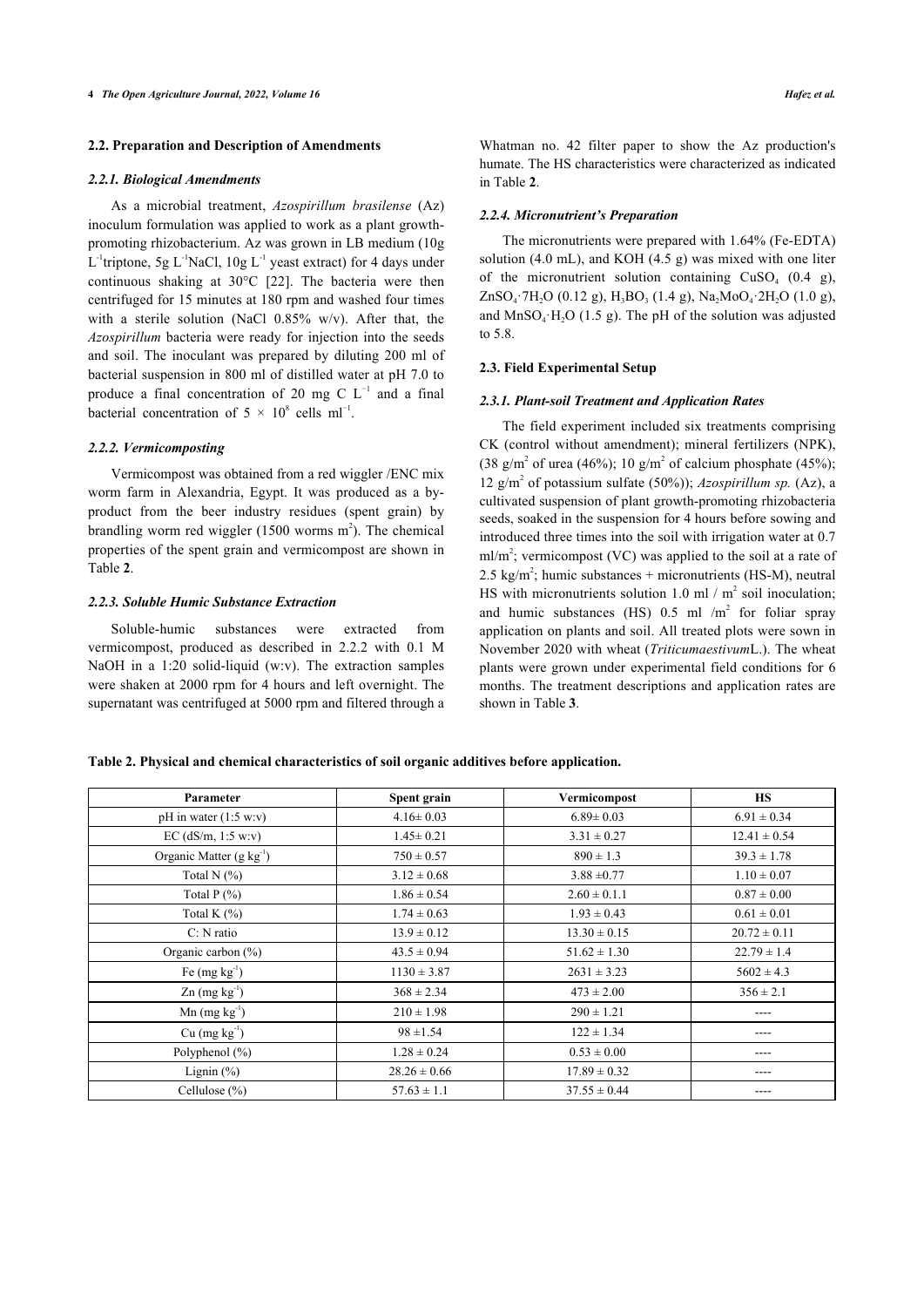| <b>Treatments</b> | Field experimental and application rates |                                                                                                                                     |
|-------------------|------------------------------------------|-------------------------------------------------------------------------------------------------------------------------------------|
|                   | <b>Description</b>                       | Application rates $(m2)$                                                                                                            |
| <b>CK</b>         | Control                                  | without soil amendments                                                                                                             |
| <b>NPK</b>        | Mineral fertilizer                       | [38 g/m <sup>2</sup> of urea (46%); 10 g/m <sup>2</sup> of calcium phosphate (45%); 12 g/m <sup>2</sup> of potassium sulfate (50%). |
| Az                | Azospirillum                             | Seed soaking before sowing and soil inoculation with irrigation water $(0.7 \text{ ml/m}^2)$ .                                      |
| VC.               | Vermicompost                             | 2.5 kg/ $m^2$ mixed with soil                                                                                                       |
| <b>HS</b>         | Humic substances                         | $0.5$ ml/m <sup>2</sup> mixed with 100 ml of water to foliar spray fertilizer.                                                      |
| $HS+M$            |                                          | Humic + Micro-elements $1 \text{ ml/m}^2$ with irrigation water.                                                                    |

**Table 3. Organic and bio-fertilizer application rates.**

The total trial area had a size of 500  $m<sup>2</sup>$  comprising 18 plots, each of the six treatment variants was tested in three replicate plots; the plot size was (5.5m x 5m) distributed in a randomized complete block design. The mass seeds (weight) were 10.7 kg/ 500  $m^2$ , about 22 g (500 seeds) per  $m^2$ . The cultivation method included scattering seeds in the soil before irrigation water was supplied. To maintain adequate seed germination moisture, all plots were watered from the Nile River to the soil saturation capacity. The water source was the limited source, and on the research farm, we stored water every 2-3 months for research experiments. Therefore, there were restrictions on saving water constantly. The vermicompost and HS characteristics are characterized as indicated in Table **[2](#page-3-0)**.

#### **2.4. Plant and Soil Sampling and Analytical Determinations**

#### *2.4.1. Plant Sampling and Analysis*

In each fertilizer treatment, the leaves of 10 plants located in the central area of each plot were selected. Leaf samples were collected three months after seed sowing on January  $20<sup>th</sup>$ , 2020, to determine N, P, and K concentrations. Moreover, the grain yield was collected at harvest six months after sowing, which occurred on April  $16<sup>th</sup>$ , 2020, by selecting ears.

The measurements of plant parameters included the weight of 1000 seeds (g), grain yield (ton/ha), biological yield (ton/ha), and N, P, and K (%) contents [\[37](#page-9-3)]. All the wheat in each experimental plot was collected; each plot's grain yield of wheat ton ha<sup>-1</sup> was calculated.

# *2.4.2. Soil Chemical Analysis*

The electrical conductivity (EC) was measured in soil extract in water (1:5) using an EC meter; the pH was measured in a soil: water suspension  $(1:2.5 \text{ w/v})$  [\[28](#page-9-4)]. The total nitrogen (N) was determined using the Micro-Kjeldahl method; extractable phosphorus (P) was extracted with  $0.5N$  NaHCO<sub>3</sub> and measured using a spectrophotometer at 670 nm wavelength. Available potassium (K) was extracted with 1 N ammonium acetate solution and measured by flame photometry. N, P, and K were measured as explained previously [\[23](#page-9-5)], [\[24](#page-9-6)], and [[25](#page-9-7)]. Micronutrients (Fe, Zn, Mn, Cu, and B) were extracted from DTPA solution as explained in a previous study [[30\]](#page-9-8), then measured with inductively coupled plasma (ICP) atomic emission spectroscopy

#### *2.4.3. Soil Biological Analysis*

The soil dehydrogenase activity was determined by triphenyl-tetra-zolium chloride (TTC) following a method described previously [\[26](#page-9-9)]. Soil urease (S-UE) was determined using previously published methods [\[27](#page-9-10)], involving: 5 g of soil was placed in 100-ml Erlenmeyer flasks and wetted with 2.5 ml of a 0.08 M aqueous urea solution. The flasks were stoppered and placed in an incubator at 37 °C. After 1 hr., the stoppers were removed, 50 ml 1*N* of KC1 to 0.01*N* of HC1 was added and the mixtures were shaken on a shaker for 30 min. The resulting suspensions were filtered, and ammonia in the filtrates was determined calorimetrically. 1 ml of filtrate was diluted to 10 ml with distilled water, and 5 ml of sodium salicylate and 2 ml of 0.1% sodium dichloroisocyanurate were successively added. The sodium salicylate solution was prepared for use by mixing 100 ml of 0.12% sodium nitroprusside, 100 ml of 17% sodium salicylate, and 100 ml of distilled water. Optical density was determined at 690 nm after a 30 min incubation at room temperature.

# **2.5. Water use Efficiency Calculation**

The overall agronomic water use efficiency (WUE) was evaluated [[28,](#page-9-4) [29](#page-9-11)] as follows:

$$
WUE = \frac{CP}{V}
$$

Where: CP is crop production, and V is the irrigation water amount.

#### **2.6. Statistical Analysis**

Statistical analyses were carried out using the Tukey test (p  $\leq$  0.05) to compare means. Furthermore, the Pearson correlation analysis was performed to determine the degree of a statistical association between some studied variables.

# **3. RESULTS AND DISCUSSION**

# **3.1. Effect of soil and plant treatment on plant productivity after 6 months of seed sown**

# *3.1.1. Grain Productivity with Water use Efficiency Relationship*

Data (Fig. **[1](#page-5-0)**) show the effect of soil treatment and foliar fertilizer on the wheat yield, which increased significantly during the season 2019/2020. When studying the impact of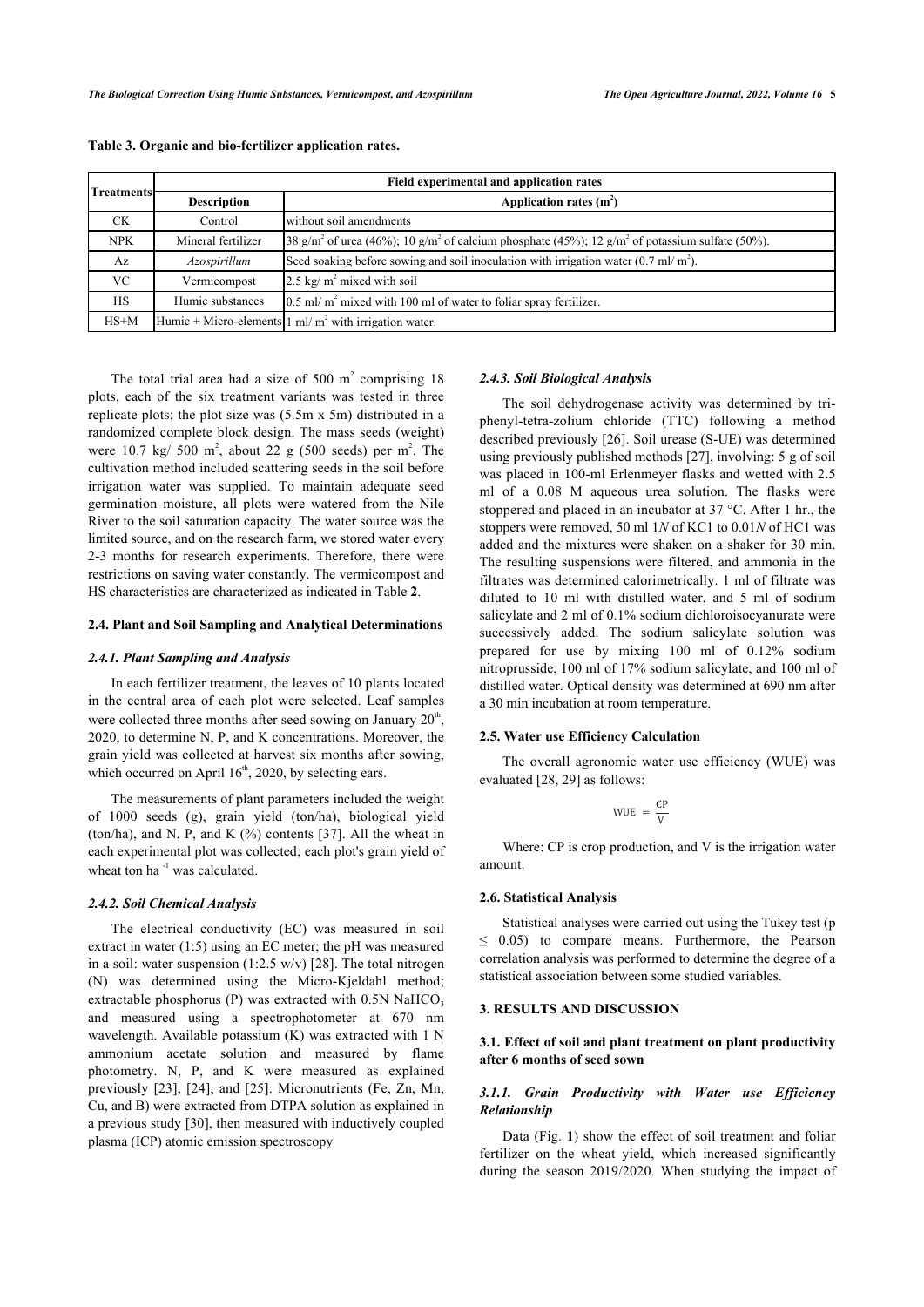each factor, it was found that the soil treatments with HS-M, HS, and VC before sowing resulted in the highest yield records of wheat of 9.58, 9.22, and 8.84 t ha<sup>-1</sup>, respectively, after six months of seed sowing compared to the CK and NPK treatments. The water use efficiency (kg grain  $/m<sup>3</sup>$ ) values increased by 279, 268, 262, 258, and 139% for HS-M, HS, VC, Az, and NPK treatments, respectively, compared to the control treatment. The water use efficiency calculated was more significant in the higher grain yield than in the HS-M, HS, and VC treatments. The wheat productivity increased when using a preparation supplemented with micronutrients (Fig. **[1](#page-5-0)**). On the other hand, there were differences between the effects of fertilizers. Compared to the control treatment, the plant productivity increased by 260% and 138% with *Azospirillum* and NPK treatments. These results were in agreement with the previous findings [[30\]](#page-9-8).

Fig. (**[1](#page-5-0)**) shows soil treatment and HS foliar fertilizers on the water use efficiency for wheat plants during the research season. The inoculation of *Azospirillum* with seeds or HS, HS-M, and CV treatments and application of VC increased the plant growth and grain yield during the growing season. The VC as an organic treatment increased soil water retention, increasing water use efficiency during the research season. The positive effect of organic fertilizers on the water use efficiency was noticed in plant growth during the research season [[31\]](#page-9-12). The treatment of wheat plants with NPK, VC, Az, HS, and HS-M increased the water use efficiency by 139%, 262%, 258%, 269%, and 279%, respectively, compared to the control, respectively. On the other hand, the foliar fertilizing effect of HS-M and HS increased by 1.34 and 1.29 kg  $m<sup>3</sup>$ , respectively, compared to the control. While the VC and Az treatments increased 1.26 and 1.24 kg  $m<sup>3</sup>$  compared to the control and NPK treatments, these results were in agreement with the findings of other studies [\[32](#page-9-13), [34\]](#page-9-14).

## *3.1.2. Weight of 1000 Grains*

<span id="page-5-0"></span>Fig. (**[2](#page-6-0)**) shows the effect of soil treatment and HS foliar fertilizer on the 1000 grain weight of wheat. Data showed a positive impact on the weight of 1000 grains for the wheat

plant when using the HS, HS-M, VC, and az treatments compared to control and NPK treatments. The maximum average 1000 grain weight increased by 149.53, 135.39, 152.30, 120.65, 99.61% for HS-M, HS, VC, Az, and NPK treatments, respectively, compared to CK treatments. The VC treatment significantly ( $p \le 0.05$ ) increased the weight of 1000 grains of the wheat plant. The direct relationship between the weight of 1000 grains and grain yield (tons/ ha) is an indicator of HS-M and VC treatment applications that can increase wheat plant productivity in arid regions. Thousand-grain weight is regarded as one of the most important factors concerning wheat quality (Table**3**). It has been generally accepted that the plant seeds should have as large a 1000-grain weight as possible because such grain has larger amounts of storage substances and more developed embryos. This enables plants to develop and grow faster, which is important in arid and semi-arid regions. The weight of 1000 grains as a final component of grain yield depends on many parts developed during the previous phases of ontogenesis. As there is a high production of all plant organs in each stage of wheat plant growth, it is possible to influence the weight of 1000 grains [[35,](#page-9-15) [36](#page-9-16)].

# *3.1.3. Effect of Soil Treatment and Foliar Application on Plant Nutrition*

# *3.1.3.1. N, P, and K Concentrations at Three Months after Sowing*

Fig. (**[3](#page-6-1)**) shows the nitrogen (N), phosphorus (P), and potassium (K) concentrations in plants three months after sowing when the weather conditions improved relatively, especially (rainfall and air temperature) by using HS treatment. The concentrations of N, P, and K in plants increased in the order  $HS > Az > HS-M > VC > NPK > CK$ , respectively, compared to the control, but no significant differences between the VC and HS treated plants were found. When studying the effect of different organic treatments on the highest productivity of wheat, plants were treated with HS and VC fertilization, which resulted in an increase of N by 221% and 177%, respectively, compared to the control treatment.





**Fig. (1).** Influence of soil and foliar spray treatments on grain yield and water use efficiency of the wheat plant. Columns and error bars represent mean values  $\pm$  standard error of the mean (n = 3). Data were tested using a one-way ANOVA followed by the least significant difference (LSD) test. Values not sharing the same letters in postscripts are significantly different ( $p \le 0.05$ ).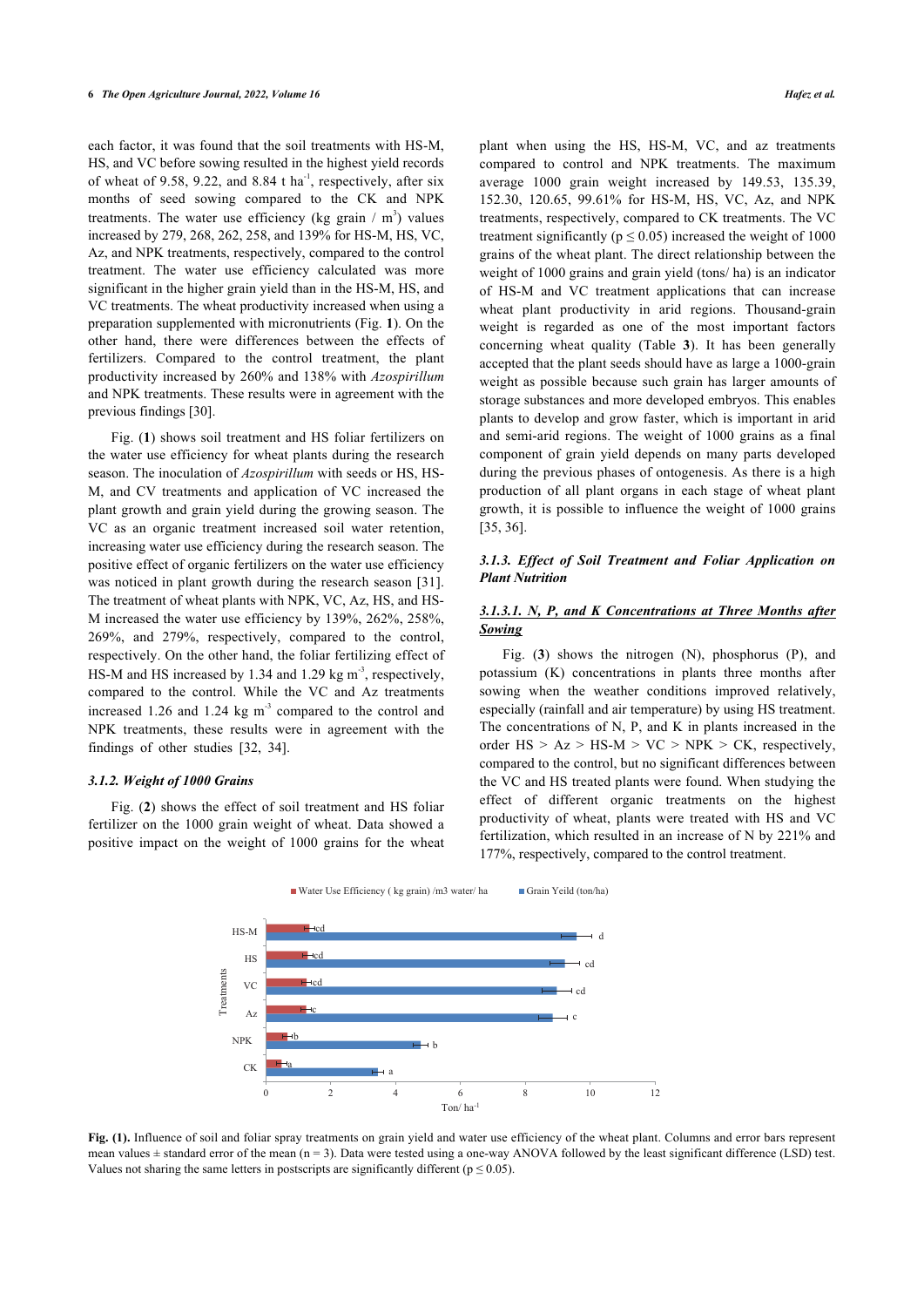<span id="page-6-0"></span>

**Fig. (2).** Influence of soil and foliar spray treatment on the weight of 1000 grains of the wheat plant. Columns and error bars represent mean values  $\pm$ standard error of the mean  $(n = 3)$ .

During the research period, the positive effect after plant and soil were treated with HS and VC treatments on macronutrient concentrations compared to control and mineral fertilizers confirms similar findings[[37](#page-9-3) - [39\]](#page-9-17). Our findings concerning the effect of VC and HA on nutrient contents are in line with the results reported in a study [[40](#page-9-18)] that found that the use of HA and organic sources significantly increased the concentration of P, K in the leaves of the Calendula plant. The application of ALCRI-Help and ALCRI-Help-M as a humic substance foliar treatment enhanced the N, P, and K concentrations, spike length, harvest index, and biological yield of the wheat plant [[19,](#page-8-18) [41](#page-9-19)].

# **3.2. Effect of Soil Amendment on Soil Fertility After Plant Harvest**

#### *3.2.1. Effects on pH Values*

Soil pH is a critical factor that affects the solubility and availability of plant nutrients. Increasing the availability of certain plant nutrients, such as P, can be achieved by decreasing soil pH in calcareous soils. The soil analysis showed that [so](#page-7-0)il pH was significantly reduced relative to the control (Fig. **4**). The calcareous soil pH values treated with organic and bioorganic ameliorants decreased by 2.84, 3.19, 5.91, 7.90, and 12.77% for HS, HS-M, NPK, Az, and VC treatments, respectively, compared to CK treatment. The VC and Az treatments resulted in the lowest pH levels in calcareous soil. No significant ( $p \le 0.05$ ) difference was observed in CK, HS, and HS-M treatments compared to VC and Az applications. In the VC treatment, decreased soil pH was enhanced by organic matter content in the initial vermicompost source. The type of amendment influenced the reduction of pH values. The increasing application of Az and VC enhanced pH reduction. However, soil pH increase may induce the  $Ca^{2+}$  to become more alkaline and, therefore, more sodic as calcium solubility is suppressed; this was also proposed in a study conducted previously[[41](#page-9-19)]. In arid and semi-arid climates, the solubility of  $Ca^{2+}$  and  $Mg^{2+}$  becomes low; Na<sup>+</sup> and K<sup>+</sup> ions accumulate in soil solution when  $CO_3^{-2}$ and  $HCO<sub>3</sub>$  increase [[42\]](#page-9-20). It has been found that the applications of organic amendments, such as spent grain and *Azospirillum,* might reduce pH in calcareous soil[[38\]](#page-9-21). A long-term soil incubation experiment was conducted to examine the effect of different organic amendments on the chemical properties of soil, which positively impacted soil pH in calcareous soil [\[43](#page-9-22)]. Found applications of organic amendments to soil decreased the soil pH and enhanced phosphorus availability in sandy soil.

<span id="page-6-1"></span>

**Fig. (3).** Influence of soil and foliar spray treatment on the plant macronutrients concentrations of the wheat plant after three months of seed sown. Columns and error bars represent mean values  $\pm$  standard error of the mean (n = 3).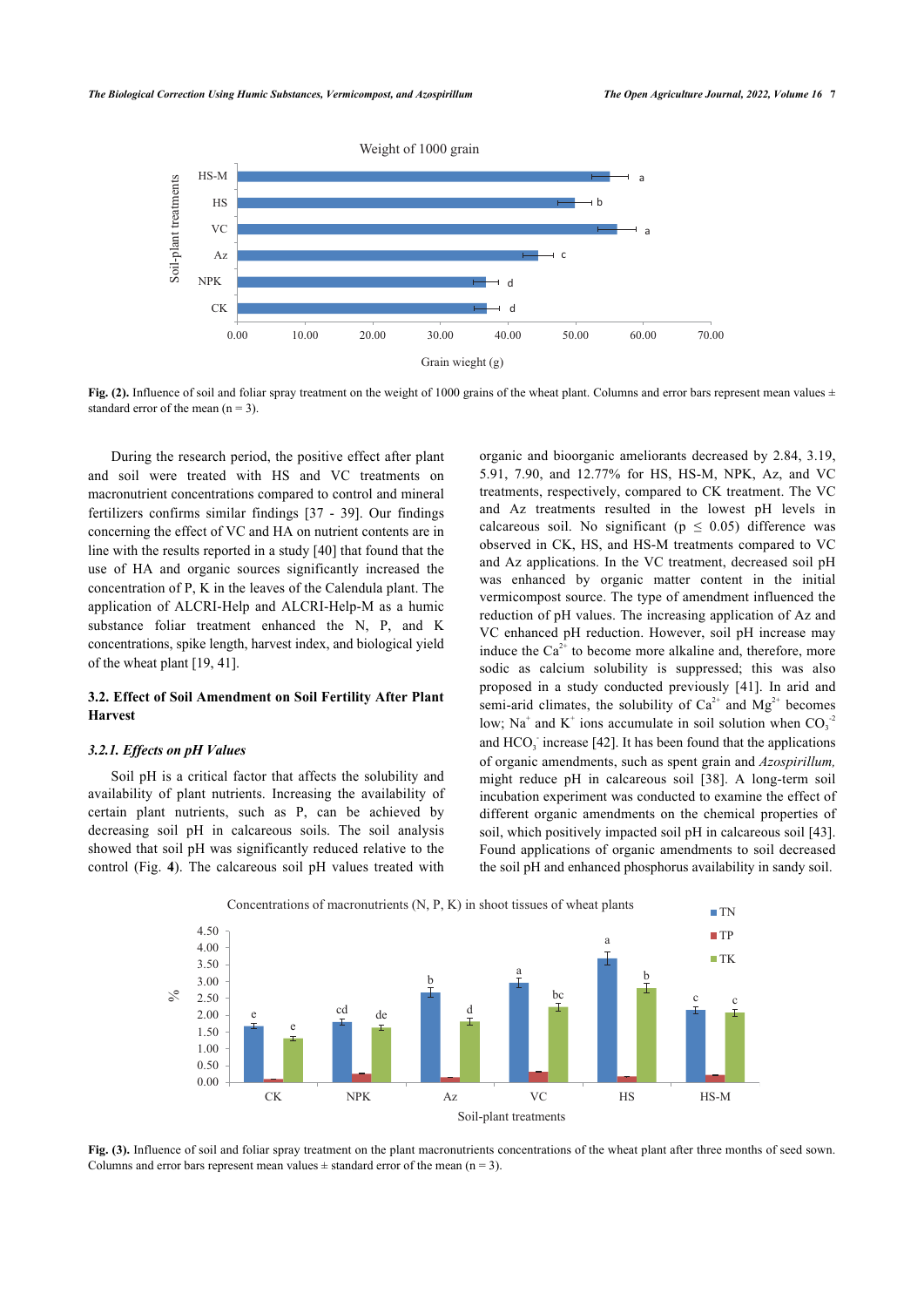<span id="page-7-0"></span>

<span id="page-7-1"></span>**Fig. (4).** Influence of soil and plant foliar spray treatment on soil pH in the calcareous soil under wheat plant growth after 6 months of seed sown. Columns and error bars represent mean values  $\pm$  standard error of the mean (n = 3).



**Fig. (5).** Influence of soil and foliar spray treatment on micronutrient concentration (mg kg<sup>-1</sup>) of calcareous soil under wheat plant growth after 6 months of seed sown. Columns and error bars represent mean values  $\pm$  standard error of the mean (n = 3).

## *3.2.2. Effect of Soil Amendment on Extractable Micronutrients*

The soil additives were found to have a significant effect on the extractability of micronutrients. Fig. (**[5](#page-7-1)**) shows Fe, Zn, Mn, Cu, and B concentrations six months after sowing. The Fe, Zn, Mn, Cu, and B concentrations in the soil after wheat harvest followed the order  $HS-M > Az > VC > HS > CK >$ NPK, respectively. The soil's higher concentrations of micronutrients were observed in variants with HS-M and Az treatments, while the lowest increases were observed with NPK and CK treatments after six months of seed sowing. The Az and HS-M application rates were superior to soil fertility than HS and NPK treatments for micronutrient status (Fig. **[5](#page-7-1)**). The superiority of HS-M and Az was due to their effect on lowering soil pH and solubility and microelement chelating the soil treatments.

Accordingly, Az application to enrich the soil with micronutrients is highly recommended in calcareous soils [[43](#page-9-22)]. The Az mineralization of organic matter leads to a decrease in soil pH, which increases micronutrient availability in calcareous soil. The presented results agree with the findings presented in a study [\[41\]](#page-9-19) that reported that the available micronutrients improve using plant growth-promoting bacteria and organic source fertilization. The organic amendments, especially HS-M, increased the concentrations of most of the essential elements. One-way ANOVA showed a significant (p  $\leq$  0.05) effect of microbial amendments and humic substances on micronutrient status in calcareous soil. The  $Fe^{2+}$ ,  $Zn^{2+}$ ,  $Mn^{2+}$ ,  $Cu^{2+}$ , and B<sup>+</sup> significantly ( $p \le 0.05$ ) increased the wheat plant growth in Az, HS-M, and HS amended to soil and plant. The applications of NPK fertilizer had lower  $Fe^{2+}$ ,  $Zn^{2+}$ ,  $Mn^{2+}$ ,  $Cu^{2+}$ , and  $B^+$  concentrations than most microbial and organic treatments[[41\]](#page-9-19).

# **CONCLUSION**

The soil-plant additives with *Azospirillum*, vermicompost, and foliar spray treatment of wheat plants with HS and HS-M induced pronounced plant growth and increased grain yield.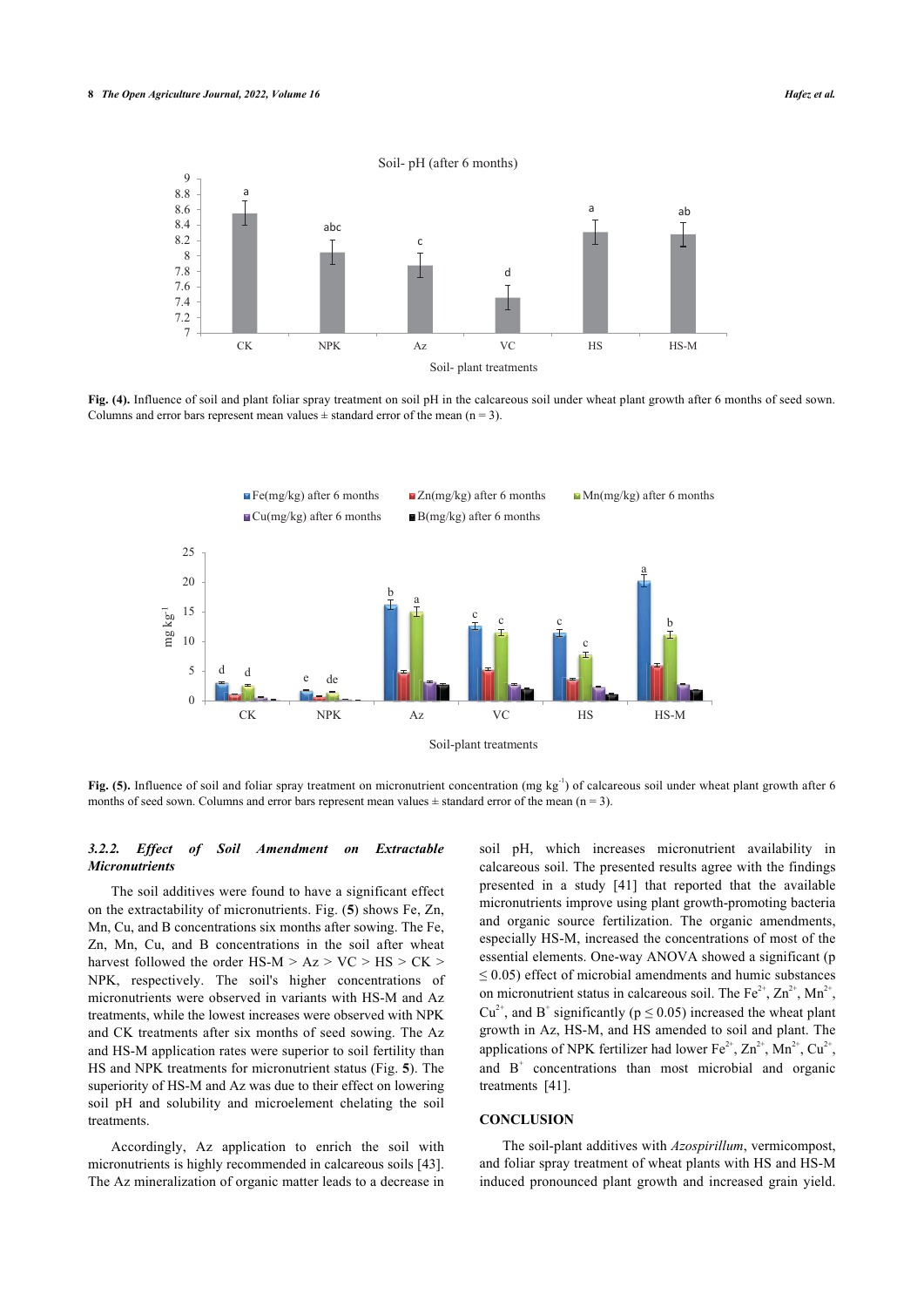<span id="page-8-1"></span><span id="page-8-0"></span>Such biotechnologies are based on the principle of biological conformity. *Azospirillum* with vermicompost and whole HS with and without micronutrient treatment improved the extractability of micronutrients in the soil significantly and had higher uptake and transfer factors of the microelements in comparison to the NPK fertilizer. The whole HS treatment was better than the NPK treatment, while HS-M and VC significantly ( $p \le 0.05$ ) improved their soil fertility and wheat plant productivity. The results revealed that the HS, VC, and Az treatments significantly increased the N, P, and K plant concentrations compared to the control treatment. Therefore, HS and VC applications are ideal for soil alkaline amelioration and effectively increase nutrient availability in calcareous soil. Finally, applying humic substances and *Azospirillum* treatment as a natural material has become one of the most critical practices concerning soil-plant enhancement and yield increase. It is also a suitable means of efficiently utilizing both products as sustainable soil conditioners /fertilizers. It is an equally environmentally friendly alternative to inorganic fertilizers for sustainable agriculture and food security.

# <span id="page-8-6"></span><span id="page-8-5"></span><span id="page-8-4"></span><span id="page-8-3"></span><span id="page-8-2"></span>**LIST OF ABBREVIATIONS**

<span id="page-8-7"></span>

| <b>PGPB</b>  |     | $=$ Plant-growth promoting Rhizobacteria |
|--------------|-----|------------------------------------------|
| <b>SOM</b>   | $=$ | Soil organic matter                      |
| TN           |     | $=$ Total nitrogen                       |
| TP           |     | $=$ Total phosphorus                     |
| TК           |     | $=$ Total potassium                      |
| Az           |     | $=$ <i>Azospirillum</i> bacteria         |
| <b>EDTPA</b> | $=$ | Ethylene diamine tetra-acetic acid       |
|              |     |                                          |

# <span id="page-8-10"></span><span id="page-8-9"></span><span id="page-8-8"></span>**ETHICS APPROVAL AND CONSENT TO PARTICIPATE**

Not applicable.

#### <span id="page-8-11"></span>**HUMAN AND ANIMAL RIGHTS**

Not applicable.

#### <span id="page-8-12"></span>**CONSENT FOR PUBLICATION**

Not applicable.

# **AVAILABILITY OF DATA AND MATERIALS**

<span id="page-8-13"></span>The data supporting the findings of this study are available within the article.

#### <span id="page-8-14"></span>**FUNDING**

None.

# <span id="page-8-15"></span>**CONFLICT OF INTEREST**

<span id="page-8-16"></span>The author declares there are no actual or potential competing interests, including any financial, personal, or other relationships with other people or organizations.

## <span id="page-8-17"></span>**ACKNOWLEDGEMENTS**

<span id="page-8-18"></span>The author would like to thank the colleagues of the Department of Soil Science and Soil Ecology, Institute of Earth Sciences of St. Petersburg State University, Saint Petersburg,

Russia, colleagues of the Department of Land and Water Technologies, Arid Lands Cultivation Research Institute, City of Scientific Research and Technological Applications, Alexandria, Egypt, and Cultural Affairs and Missions Sector, Ministry of Higher Education and Scientific Research.

# **REFERENCES**

- [1] Popov AI. Biological correction of the productivity of agrophytocenoses Bulletin of St Petersburg 2006; (1): 136-47.
- [2] Hafez M, Rashad M, Popov AI. The biological correction of agrophotosynthesis of soil plant productivity. Plant Nutraion 2020; 43(19): 2929-80.
	- [\[http://dx.doi.org/10.1080/01904167.2020.1799008](http://dx.doi.org/10.1080/01904167.2020.1799008)]
- [3] Yakushev VP. Towards precision farming SPb: Publishing house of Petersburg. Institute of Nuclear Physics 2002; p. 458.
- [4] Sarantis M. Europe Entering the Era of Precision Agriculture 2017[.https://www.euractiv. com/section/science](https://www.euractiv.com/section/science-policymaking/news/europe-entering-the-era-of-precision-agriculture/)[policymaking/news/europe-entering-the-era-of-precision-agriculture/](https://www.euractiv.com/section/science-policymaking/news/europe-entering-the-era-of-precision-agriculture/)
- [5] Kudeyarov VN, Semenov VM. Agrochemical research at the Institute of Physicochemical and Biological Problems of Soil Science of the Russian Academy of Sciences. Prob Agro-Chem Ecol 2013; (4): 16-24.
- [6] Mineev VG. Chemicalization of agriculture and the natural environment. M. Agropromizdat 1990; 287.
- [7] (a) Ermakov EI, Popov AI. Foliar treatment of plants with humic substances as an ecologically harmonious adjustment of the productivity and sustainability of agroecosystems. Bull Russian Agr Acad 2003; (4): 7-11. (b) Gorovaya AI, Orlov DS, Shcherbenko OV. Humic substances: Structure, function, mechanism of action, protector, properties, ecological role. Kiev: NaukovaDumka 1995; 12: 303-3015.
- [8] Popov AI, Panina EP, Ergenova SE. Mechanisms of action of humic substances on plants Humus and soil formation. SPb. SPb GAU 2015; 19-26.
- [9] Dobbelaere S, Croonenborghs A, Thys A, *et al.* Responses of agronomically important crops to inoculation with *Azospirillum*. Funct Plant Biol 2001; 28(9): 871.

[\[http://dx.doi.org/10.1071/PP01074\]](http://dx.doi.org/10.1071/PP01074)

- [10] Abdelraouf RE. El-Habbasha, Hozayn, M., Hoballah. Water stress mitigation on growth, yield and quality traits of wheat (*Triticumaestivum L.*) using biofertilizer inoculation. J Appl Sci Res 2013; 9(3): 2135-45.
- [11] Güneş A, Turan M, Güllüce M, Şahin F. Nutritional content analysis of plant growth-promoting rhizobacteria species. Eur J Soil Biol 2014; 60: 88-97.

[\[http://dx.doi.org/10.1016/j.ejsobi.2013.10.010\]](http://dx.doi.org/10.1016/j.ejsobi.2013.10.010)

- [12] Hamdia MAE, Shaddad MAK, Doaa MM. Mechanisms of salt tolerance and interactive effects of Azospirillum brasilense inoculation on maize cultivars grown under salt stress conditions. Boyer 1982; pp. 165-74.
- [13] Popov AI, Sukhanov PA. Humic preparations are an effective means of biological correction of mineral nutrition of crops, their growth, and development Agro-Pilot. Information-analytical bulletin of the Committee on Agriculture of the Government of the Leningrad Region. SPb 2002; (18-19): 23-41.
- [14] Zhou G, Qiu X, Chen L, Zhang C, Ma D, Zhang J. Succession of organics metabolic function of bacterial community in response to addition of earthworm casts and zeolite in maize straw composting. Bioresour Technol 2019; 280: 229-38.
- [\[http://dx.doi.org/10.1016/j.biortech.2019.02.015\]](http://dx.doi.org/10.1016/j.biortech.2019.02.015) [PMID: [30772635](http://www.ncbi.nlm.nih.gov/pubmed/30772635)] [15] Piccolo A. The supramolecular structure of humic substances: A novel
- understanding of humus chemistry and implications in soil science. Adv Agron 2002; 75: 57-134. [\[http://dx.doi.org/10.1016/S0065-2113\(02\)75003-7\]](http://dx.doi.org/10.1016/S0065-2113(02)75003-7)
- [16] Popov AI. Humic substances: properties, structure, education / Ed EI Ermakova SPb: Publishing house of St. Petersburg University 2004; p. 248
- [17] Popov AI. Soil fertility and the production process of agricultural crops. Humus and soil formation Coll. scientific Works of St Petersburg State agrarian SPb 1999; 58-62.
- [18] Stefanova NA, Popov AI. Influence of foliar treatment with humic substances on the sowing quality of barley seeds Agro-Pilot Information-analytical. bul Committee for rural households of the government of Leningrad area SPb 2002; (18-19): 63-4.
- [19] Hafez M, Mohamed AE, Rashad M, Popov AI. The efficiency of application of bacterial and humic preparations to enhance of wheat